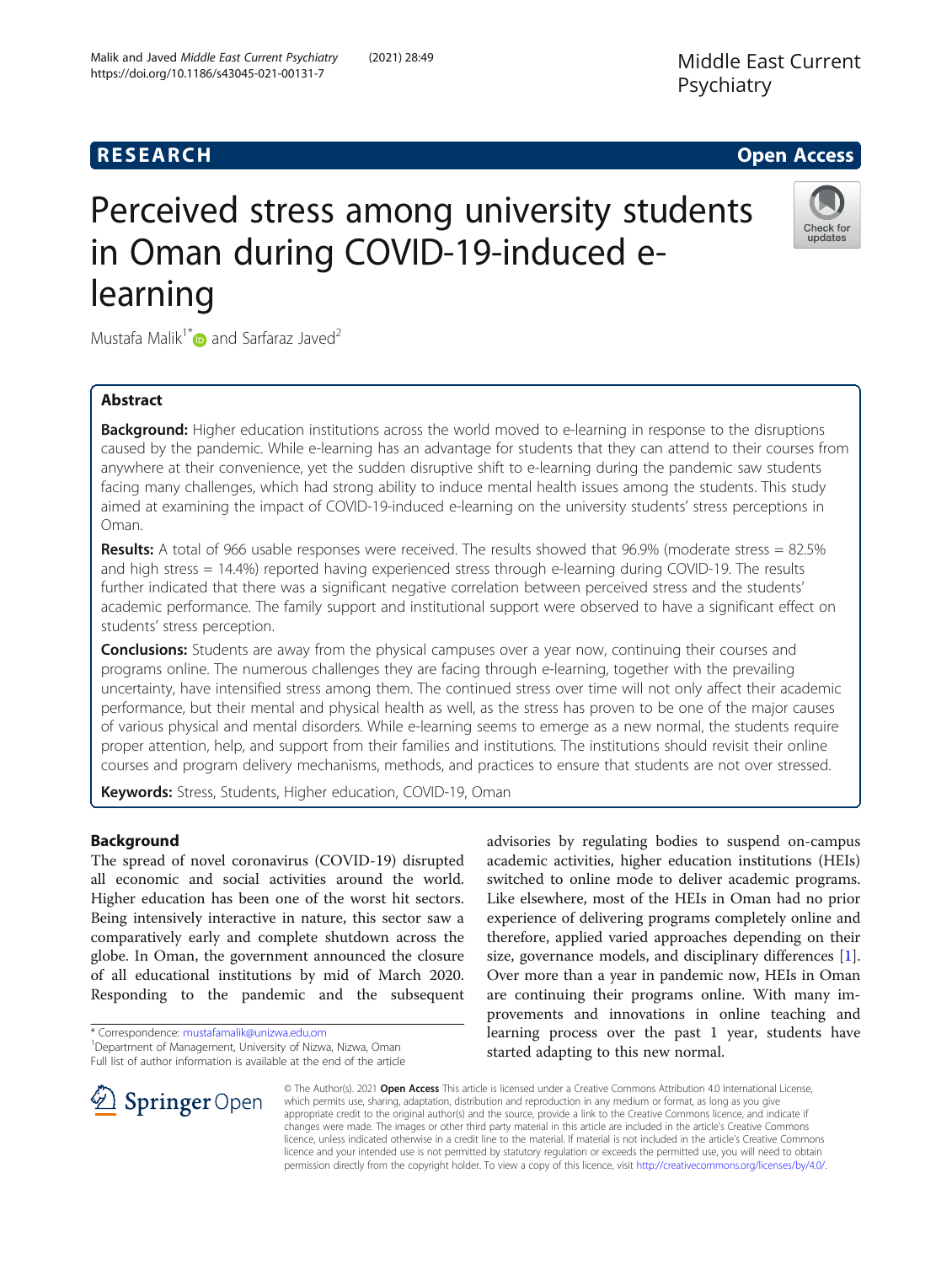However, weakness of online teaching infrastructure, inexperience of teachers regarding new technologies, information gap, and complex home environment still exist [[2\]](#page-7-0). Students, through COVID-19-induced online education are facing numerous challenges, such as instructional [[3\]](#page-7-0) technological, and technical [\[3](#page-7-0)–[5\]](#page-7-0); social and family atmosphere  $[5]$  $[5]$ ; home confinement  $[6, 7]$  $[6, 7]$  $[6, 7]$  $[6, 7]$ ; emotional and psychological [[3,](#page-7-0) [8\]](#page-7-0). Furthermore, many students do not find a suitable space in their homes for effective learning and do not have access to sufficient hardware or internet which constrains their home learning [[9](#page-7-0)].

Though online education for HEIs is not anything new, as many HEIs have been offering full courses and/ or full programs online, yet students enrolled in full online instruction-based programs, who were not familiar with such experiences faced a system shock [[10](#page-7-0)].

All these challenges faced by the students in online education during COVID-19 have a strong ability to induce mental health issues among the students. One commonly experienced mental health issue by university students is the academic stress, which is mostly due to the students' apprehension of loss of grades and fear of failure [\[11](#page-7-0)]. Fear of lower performance and delay in completion of studies are also the reasons to induce stress among students during COVID-19. Many studies conducted during last 1 year focusing on university students' mental health during COVID-19, such as [[12](#page-7-0)–[16](#page-7-0)] concluded that COVID-19 had a negative impact on the mental health and wellbeing of the university students. Besides earlier studies such as  $[17–19]$  $[17–19]$  $[17–19]$  $[17–19]$  $[17–19]$  have also shown that uncertainties due to public health emergencies, such as H1N1 influenza, Ebola, SARS, and MERS, caused negative psychological effects on university and college students. Furthermore, the negative psychological impacts are aggravated if the public emergencies accompany with home confinement [\[6](#page-7-0), [7](#page-7-0)], which is what happened across the globe, during COVID-19.

In the context of Oman, there are very few studies conducted regarding the impact of COVID-19 on the mental health of people and these are mostly related to the youth in general  $[20]$  $[20]$ , general population  $[21]$  $[21]$ , and health workers [[21\]](#page-7-0). Regarding the mental health of university students during COVID-19 in the context of Oman, we did not find any study except for one by Alqassabi et al. [[22\]](#page-7-0), published in Arabic language. The available literature indicates that there is little being published on impact of COVID-19-induced e-learning on the stress perceptions of university students in Oman. While there is considerable literature on this subject available in the Western and Eastern contexts, these cannot necessarily be generalized to Arab world considering that its culture, social structure, and social norms vary greatly from the Western and Eastern cultures.

Thus, the present study aimed at examining the impact of COVID-19-induced e-learning on the university students' stress perceptions in Oman, thereby filling the gap in the literature that exists in the Oman context on the topic under study. The results of this study provide insights to the higher education educators, administrators, and policy makers to enhance e-learning implementation in a way that ensures mental and psychological wellbeing of the students.

## **Methods**

## Sample

This study was undertaken at the University of Nizwa, Oman. It is the second largest and the only non-profit private university in the country. The university comprises of four colleges namely College of Arts and Sciences (CAS), College Economics, Management and Information Systems (CEMIS), College of Pharmacy and Nursing (CPN), and the College of Engineering and Architecture (CEA). A total of 5269 students were registered across all undergraduate programs in the university for Fall 2020 [CAS = 2556 (48.5%); CEMIS = 1569  $(29.8\%);$  CPN = 552 (10.5%); and CEA = 592 (11.2%)] (data received from Center for Information Systems of the University by email on the request of the corresponding author). A self-administered questionnaire was sent online to all the registered students. A total of 966 [CAS  $= 573$  (53.5%); CEMIS  $= 273$  (28.3%); CPN  $= 74$  (7.7%); and CEA = 102 (10.6%)] completed responses were received. The figures show that the percentage of respondents from each college is fairly proportionate to the percentage of total students in each college, thus the sample is fairly representative of each college of the university under study.

## Measures

#### Perceived Stress Scale (PSS-10)

To assess the stress as perceived by the students, the Cohen's Perceived Stress Scale (PSS-10 [\[23](#page-7-0)];) was used. It is a self-reported questionnaire that measures the degree to which an individual appraises situation in his or her life as stressful. The scale consists of 10 items including 6 positively phrased and 4 negatively phrased items. Each item is rated by respondents on a 5-point scale ranging from 'never (0)' to 'very often (4)'. The scores for negatively phrased items are reversed and then the scores for all 10 items are added for each individual. The individual scores on PSS can range from 0 to 40 with higher scores indicating higher perceived stress ('low stress =  $0-13'$ , 'moderate stress =  $14-26'$ , and 'high stress =  $27-40'$ ). The scale has been used in numerous studies and has shown good reliability. Lee [[24\]](#page-7-0) in his review paper on the use of PSS-10 reported that Cronbach's alpha was evaluated at > 0.70 in all 12 studies his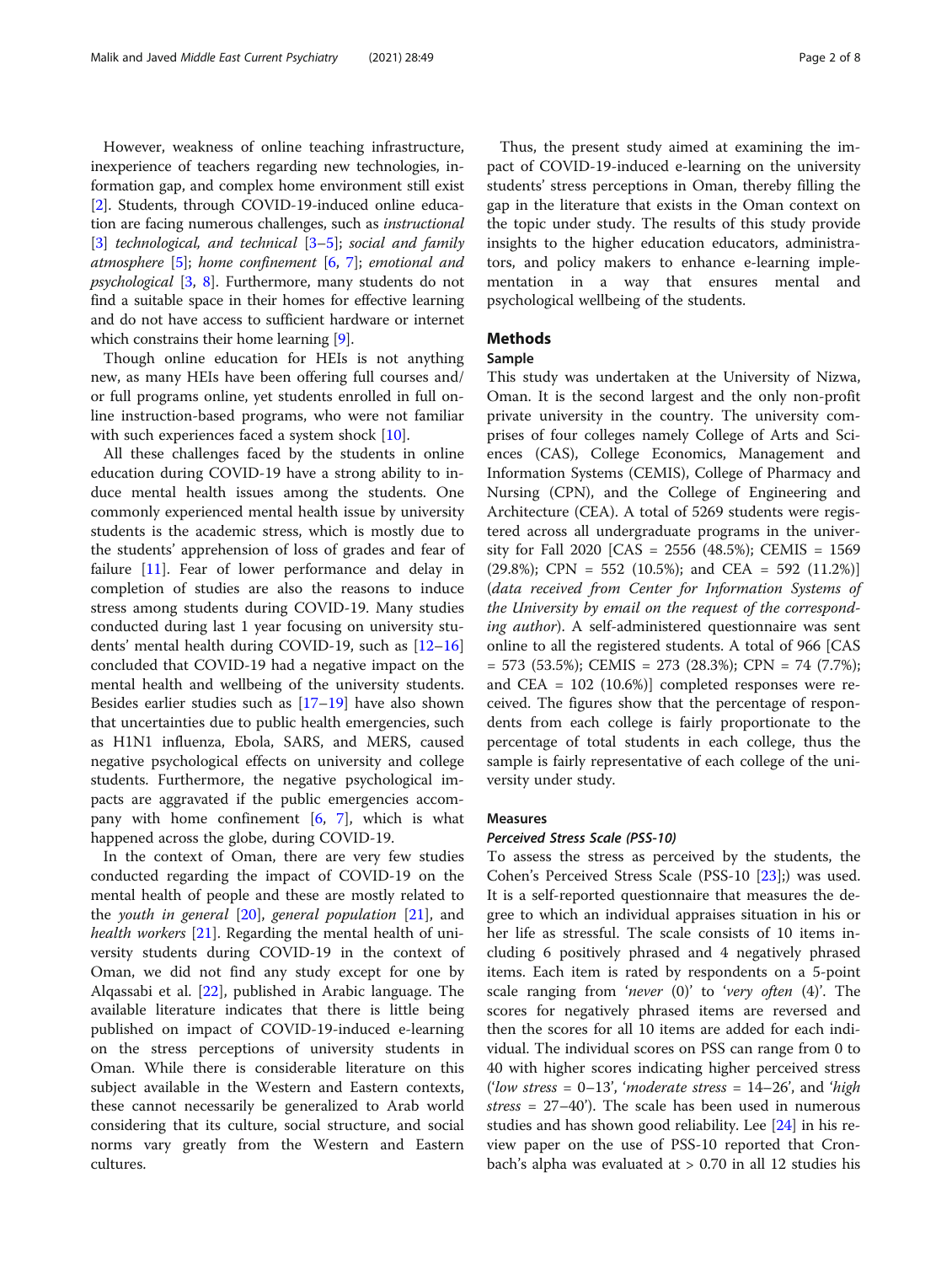<span id="page-2-0"></span>research referred to. For the present study the Cronbach's alpha for PSS-10 scale was 0.76.

#### Stressors

Potential factors leading to stress among the university students were derived from the literature [\[25](#page-7-0)–[28\]](#page-7-0) and after informal discussion with the students. The students' inputs were very beneficial as it helped the authors to identify factors that were more relevant to online education and in the present pandemic situation. A total of 14 potential source of stress were identified. These were grouped into three categories as academic stressors (7 items), psychological stressors (4 items), and social stressors (3 items). For each potential stressor, the respondents were asked to show their agreement or disagreement on a 5-point Likert scale ranged between 'highly agree as 5' and 'highly disagree as 1'. The 14 stressors used in this study showed an overall Cronbach's alpha of 0.78.

## Procedures

The survey for the present research was conducted online using Google forms, with the undergraduate students registered for Fall Semester 2020 at the University of Nizwa in Oman. A bilingual (Arabic and English) questionnaire was sent to the students through their university email and was also posted on the University's Moodle home page with the help of Center for Information Systems of the University to ensure wider participation. The survey was open between 6 December 2020 and 31 December 2020 which corresponded to week 13 to week 16 of the academic semester (last 4 weeks before the final examination). During this period, three email reminders were sent to all the students for completing the survey. In the introductory part of the questionnaire, the purpose of this research was briefly explained. Students were informed that the participation in the survey was completely voluntary and were asked to express their consent before proceeding to respond to the questionnaire. To conduct this study, we received an ethical approval from the Human Ethics Committee in the Office of the Vice Chancellor for Graduate Studies, Research and International Relations, University of Nizwa through its letter (EC Ref. No.: HREC-12-2020) on 17 November 2020.

#### Statistical analysis

The statistical analysis was performed using the Statistical Package for Social Science (SPSS-20). Apart from descriptive statistics, means, standard deviations, and Pearson correlation was used to analyze and interpret the data and write the results.

## Results

## Descriptive statistics

As presented in Table 1, a total of 966 studentparticipants responded to the survey. By gender, the respondents comprised of 84.4% females ( $n = 815$ ) and 15.6% males ( $n = 151$ ). The female:male ratio of respondents was proportionate to the female:male ratio of the total student population ( $n = 5269$ ) registered for Fall 2020 in the university (females = 4603, 87.3%) and males  $= 666, 12.6\%$ ).

#### Perceived stress among respondents

As presented in Table [2](#page-3-0), the results of this study showed that the mental health of students is negatively affected during the pandemic. Of 966 students surveyed, 936 (96.9%) reported having experienced stress (moderate stress =  $82.5\%$  and high stress =  $14.4\%$ ). There were only

| mean score on PSS-10 ( $n = 966$ )                                |  |
|-------------------------------------------------------------------|--|
| <b>Table 1</b> Demographic characteristics of the respondents and |  |

|                    |                  |        |      | <b>PSS10</b> |     |
|--------------------|------------------|--------|------|--------------|-----|
|                    |                  | Number | $\%$ | Mean         | SD  |
| Gender             | Male             | 151    | 15.6 | 21.0         | 4.3 |
|                    | Female           | 815    | 84.4 | 22.2         | 4.2 |
| Age                | $\leq 20$        | 424    | 43.9 | 21.9         | 4.3 |
|                    | $21 - 25$        | 420    | 43.5 | 22.2         | 4.1 |
|                    | $\geq 25$        | 122    | 12.6 | 21.3         | 4.3 |
| Marital status     | Married          | 133    | 13.8 | 22.6         | 4.2 |
|                    | Unmarried        | 833    | 86.2 | 21.3         | 4.3 |
| Place of residence | Rural            | 578    | 59.8 | 21.9         | 4.6 |
|                    | Urban            | 388    | 40.2 | 22.1         | 4.7 |
| Family type        | Nuclear family   | 480    | 49.7 | 21.5         | 4.4 |
|                    | Joint family     | 486    | 50.3 | 22.4         | 4.1 |
| Degree level       | Bachelor         | 689    | 71.3 | 22.2         | 4.3 |
|                    | Diploma          | 277    | 28.7 | 21.3         | 4.1 |
| Study year         | Year 1           | 292    | 30.2 | 21.4         | 4.3 |
|                    | Year 2           | 160    | 16.6 | 22.3         | 4.3 |
|                    | Year 3           | 184    | 19.0 | 21.7         | 4.3 |
|                    | Year 4 and above | 330    | 34.2 | 22.5         | 4.2 |
| <b>CGPA</b>        | $\leq 2.0$       | 99     | 10.2 | 21.6         | 3.6 |
|                    | $2.00 - 2.49$    | 179    | 18.2 | 21.4         | 4.0 |
|                    | $2.50 - 2.99$    | 248    | 25.7 | 22.0         | 4.0 |
|                    | $3.00 - 3.49$    | 262    | 27.1 | 22.6         | 4.4 |
|                    | $3.50 - 4.00$    | 178    | 18.4 | 21.6         | 4.8 |
| College            | <b>CEMIS</b>     | 273    | 28.3 | 21.9         | 3.6 |
|                    | CAS              | 517    | 53.5 | 21.9         | 4.5 |
|                    | <b>CPN</b>       | 74     | 7.7  | 21.9         | 3.6 |
|                    | <b>CEA</b>       | 102    | 10.6 | 22.5         | 4.5 |
|                    |                  |        |      |              |     |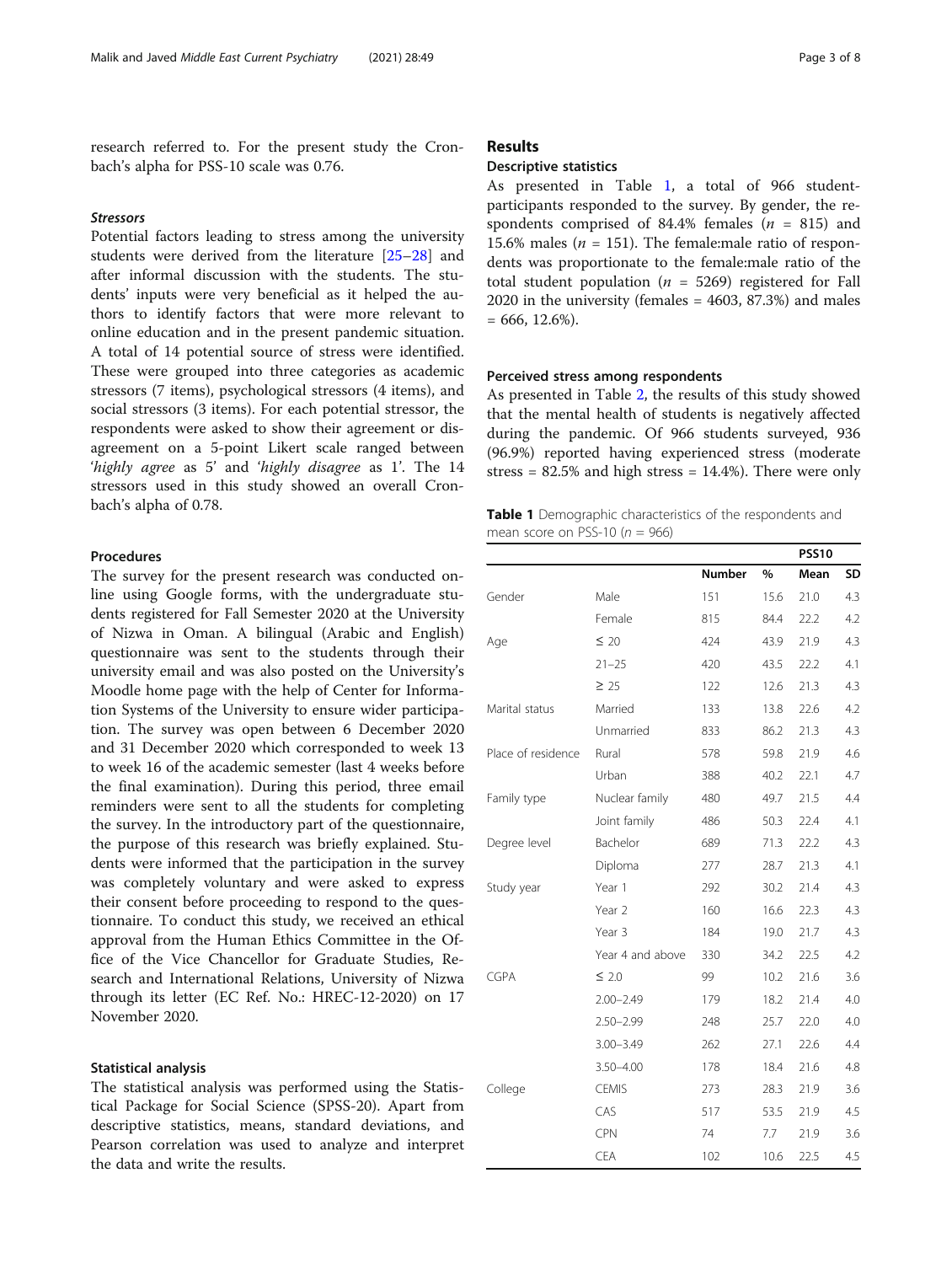<span id="page-3-0"></span>Table 2 Stress among students on PSS 10 scale

| Number ( $N = 966$ ) | (%)   |
|----------------------|-------|
| 30                   | 3.1%  |
| 797                  | 82.5% |
| 139                  | 14.4% |
|                      |       |

30 (3.1%) students who reported having experienced low stress.

When comparing mean stress scores between groups, the stress score varied between 21.0 and 22.6 among all categories of respondents, thereby showing that on an average all the respondents experienced a high-moderate stress. Similarly, female students  $(M = 22.2, SD = 4.2)$ showed higher symptoms of stress compared to male students ( $M = 21.0$ , SD = 4.3), and the mean stress score observed for married students ( $M = 22.6$ , SD = 4.3) was higher as compared to unmarried students  $(M = 21.3,$  $SD = 4.2$ ). Similarly, students from urban areas were comparatively more stressed than those living in rural areas, students living in joint families were comparatively more stressed than those living in nuclear families, students enrolled in bachelor's degree programs were comparatively more stressed than their counterparts in diploma degree programs. While comparing mean stress score of students based on the year of study, the students studying in Year 2 and Year 4 showed comparatively higher stress than those studying in Year 1 and Year 3. Based on the CGPA of the students, the students falling at the middle of the CGPA continuum (2.50– 3.50) showed comparatively higher stress than those with lower  $( \leq 2.0 - 2.5)$  and higher  $(3.5 - 4.0)$  CGPA. When comparing the students' mean stress scores based on the college they belonged to, the engineering students showed a comparatively higher stress (CEA,  $M = 22.5$ ,  $SD = 4.5$ ) than students of other three colleges (CEMIS,  $M = 21.9$ , SD = 3.6; CAS,  $M = 2.19$ , SD = 4.5 and CPN,  $M = 21.9$ , SD = 3.6).

#### Perceived institutional and family support

Organizational (institutional) support [\[29\]](#page-7-0) and social (including family) support [[30\]](#page-7-0) is generally perceived to have positive influence on peoples' health and wellbeing. In academic settings, the institutional support may refer to the academic and non-academic support and services provided by the institutions to its students. In the context of e-learning during COVID-19, it may refer to the online academic support available to the students from their mentors, advisors, and teachers as well as from the institution's academic support services such as online learning support, technical and technological support, communication with students, and response to students' academic concerns. On the other hand, family support during COVID-19 may refer to the support provided by a student's family in terms of time and space and family responsibilities etc. The respondents (students) were asked to evaluate the institutional and family support during COVID-19-induced e-learning as poor, moderate, or good. The results of this study, as presented in Table [3](#page-4-0), showed that  $95.2\%$  (good = 66.9% and moderate = 28.3%) students perceived family support as favorable compared to 72.5%  $(good = 21.7$  and moderate  $= 50.8\%$ ) perceiving institutional support as favorable. A considerable percentage of students (27.4%) perceived the institutional support as poor.

#### Self-reported academic performance

One of the major factors leading to stress among the students and widely reported in the literature is the fear of losing grades and poor academic performance. In this study, the students when asked to compare their academic performance with that of pre-COVID-19 period, 39% reported poor academic performance compared to 27.6% reporting their academic performance has improved, and the rest 33.4% said that they have not observed any change in academic performance (Table [3\)](#page-4-0).

## Stress factors

Various factors contributed to the stress experienced by students in online education during the pandemic. These factors were categorized as (a) academic factors, (b) psychological factors, and (c) social factors. Table [4](#page-4-0) presents ranking of perceived stress factors based on their mean. Among the academic factors, while all factors have been perceived as contributing to the students' stress with the mean varying between 3.63 (lowest) and 4.12 (highest), increased number of exams during online distance learning was perceived as the strongest factor leading to stress among students (mean =  $4.12$ , SD = 0.98) and sufficiency of learning materials provided by instructors was ranked at lowest (mean =  $3.89$ , SD =  $1.01$ ). Among the psychological factors, again all the factors were perceived as contributing to the stress among the students with the mean score varying between 4.33 (highest) and 3.50 (lowest). Constant fear of losing grades (mean = 4.33, SD  $= 0.93$ ), and *worry about performance* (mean  $= 4.27$ , SD = 0.96) were ranked as top two psychological stress factors. Among the social factors, concern for family sufferings, my family is suffering due to my over engagement in *academic work* (mean = 3.91, SD = 1.06) was ranked at highest.

### Correlation among variables

This study showed that the academic performance was negatively correlated with the overall perceived stress (r  $=$  - .349,  $p < 0.01$ ), negatively correlated with perceived academic stressors ( $r = -0.511$ ,  $p < 0.01$ ), negatively correlated with perceived psychological stressors  $(r = -$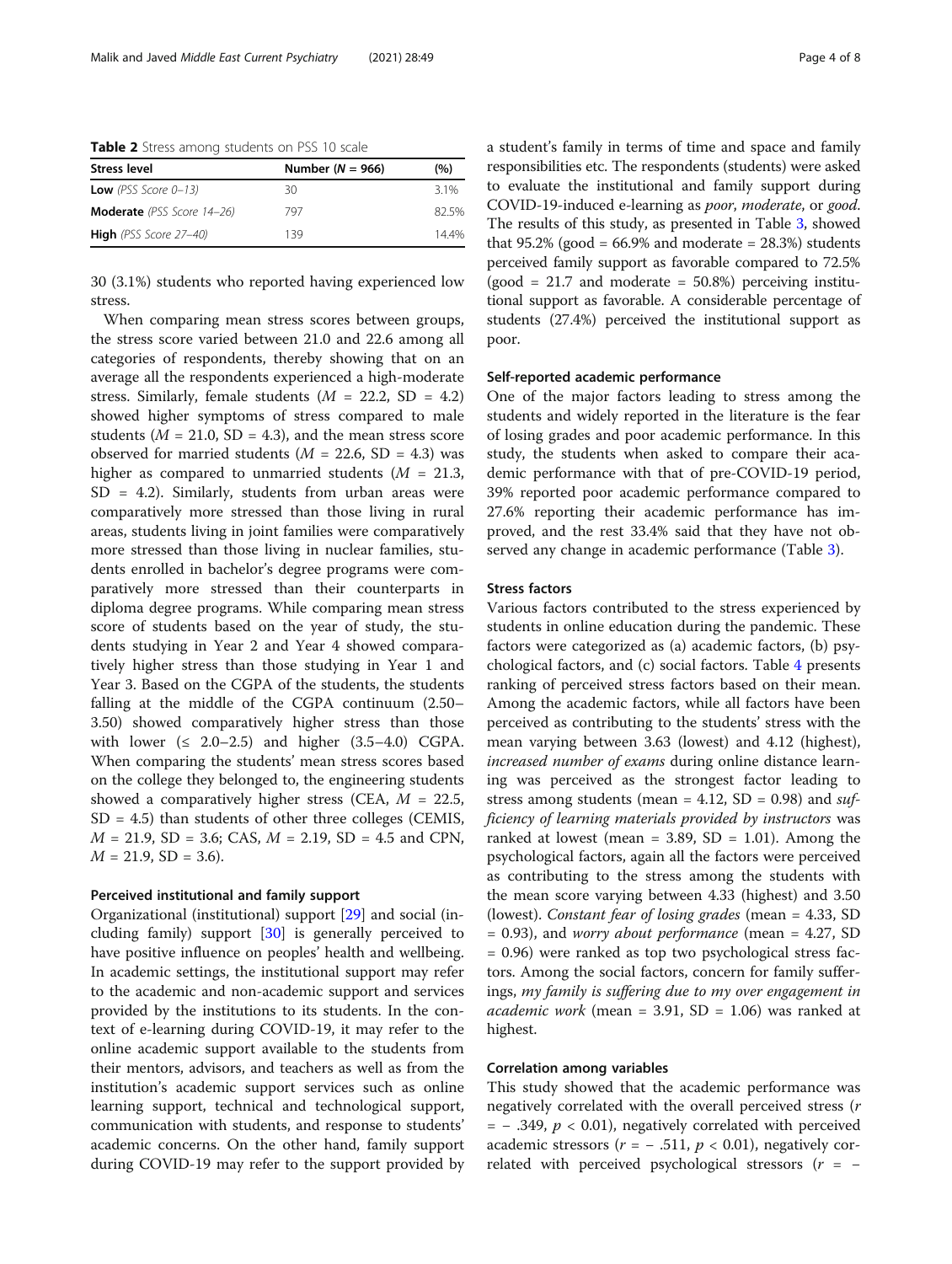<span id="page-4-0"></span>**Table 3** Students perceived family support, institutional support and academic performance ( $N = 966$ )

|                                                        | Poor        | Moderate    | Good          | Mean | <b>SD</b> |
|--------------------------------------------------------|-------------|-------------|---------------|------|-----------|
| Perceived family Support                               | 47 (4.9%)   | 273(28.3%)  | 646 (66.9%)   | 2.62 | 577       |
| Perceive institutional support                         | 265 (27.4%) | 491(50.8%)  | 210 (21.7%)   | 1.94 | .699      |
|                                                        | Poor        | Same        | <b>Better</b> | Mean | SD.       |
| Perceived academic performance compared to pre-COVID19 | 377(39%)    | 323 (33.4%) | 266 (27.6%)   | 1.89 | .808      |

.383,  $p < 0.01$ ), and also negative correlated with perceived social stressors ( $r = -0.100$ ,  $p < 0.01$ ) (Table [5](#page-5-0)). Furthermore, when comparing the correlation of academic performance with the perceived stressors, it was observed that perceived academic stressors had a significantly higher negative correlation with academic performance  $(r = -0.511, p < 0.01)$  compared to perceived psychological stressors ( $r = -0.383$ ,  $p < 0.01$ ) and perceived social stressors ( $r = -0.100$ ,  $p < 0.01$ ).

## **Discussion**

The results of this study showed that COVID-19 induced online learning had a negative impact on the mental health of university students in terms of perceived stress, which was reported as moderate to high by 96.9% of the respondents. These results are consistent with most of the studies conducted during last 1 year such as 12, [[13](#page-7-0)–[16](#page-7-0)]. Higher stress among university students has been, most often, related to lower academic performance [\[31](#page-7-0)–[33\]](#page-7-0). Through this study, it was

observed that the students' perceived academic performance had a negative relationship with their overall perceived stress on PSS10 ( $r = -0.349$ ,  $p < 0.01$ ).

Furthermore, the results showed that perceived family support has a negative relationship with perceived stress  $(r = -0.203, p < 0.01)$  and positive relationship with the academic performance  $(r = .262, p < 0.01)$ . Deihl et al. [[34\]](#page-7-0) observed that people who perceived lower support from family and friends were emotionally less positive and hence more stressed. Moreover, Solberg [\[35](#page-7-0)] opined that social support moderates the relationship between stress and distress, which means that people who perceive higher social (family) support report lower distress. It is important to mention here that Cohen et al. [[\[30](#page-7-0)], p. 4] defined social support as 'a process through which the social relationships promote health and wellbeing'.

While many studies have studied impact of social support on students' stress, the impact of institutional support on students' perceived stress has received little focus, especially in the studies those have been

**Table 4** Ranking of stress factors by mean ( $N = 966$ )

| <b>Academic factors</b>                                                                      | Mean | SD.  |
|----------------------------------------------------------------------------------------------|------|------|
| 1. I have to attend to more exams than I used to attend before COVID-19                      | 4.12 | 0.98 |
| 2. Online education during COVID-19 has increased my academic workload                       | 3.96 | 1.03 |
| 3. I am facing technical difficulties (no or poor access to required technology)             | 3.96 | 1.08 |
| 4. Online education has made it difficult to manage my time                                  | 3.89 | 1.09 |
| 5. I am facing difficulty understanding course contents through online educational platforms | 3.88 | 0.99 |
| 6. My performance in exams has decreased during COVID-19                                     | 3.83 | 1.09 |
| 7. Learning materials provided by the instructors are not sufficient.                        | 3.63 | 1.01 |
| Overall academic                                                                             | 3.89 | 0.75 |
| Psychological factors ( $N = 966$ )                                                          |      |      |
| 1. I have constant fear of losing grades                                                     | 4.33 | 0.93 |
| 2. I am most of the time worried about my performance                                        | 4.27 | 0.96 |
| 3. I worry about my health                                                                   | 4.13 | 1.05 |
| 4. I am not able to concentrate during online lectures                                       | 3.50 | 1.09 |
| Overall psychological                                                                        | 4.06 | 0.69 |
| Social factors ( $N = 966$ )                                                                 |      |      |
| 5. My family is suffering due to my over engagement in academic work                         | 3.91 | 1.06 |
| 6. I get very little support from my family to manage my academic requirements               | 3.74 | 1.17 |
| 7. My teachers are less cooperative in solving my academic problems                          | 3.50 | 1.06 |
| <b>Overall social</b>                                                                        | 3.72 | 0.82 |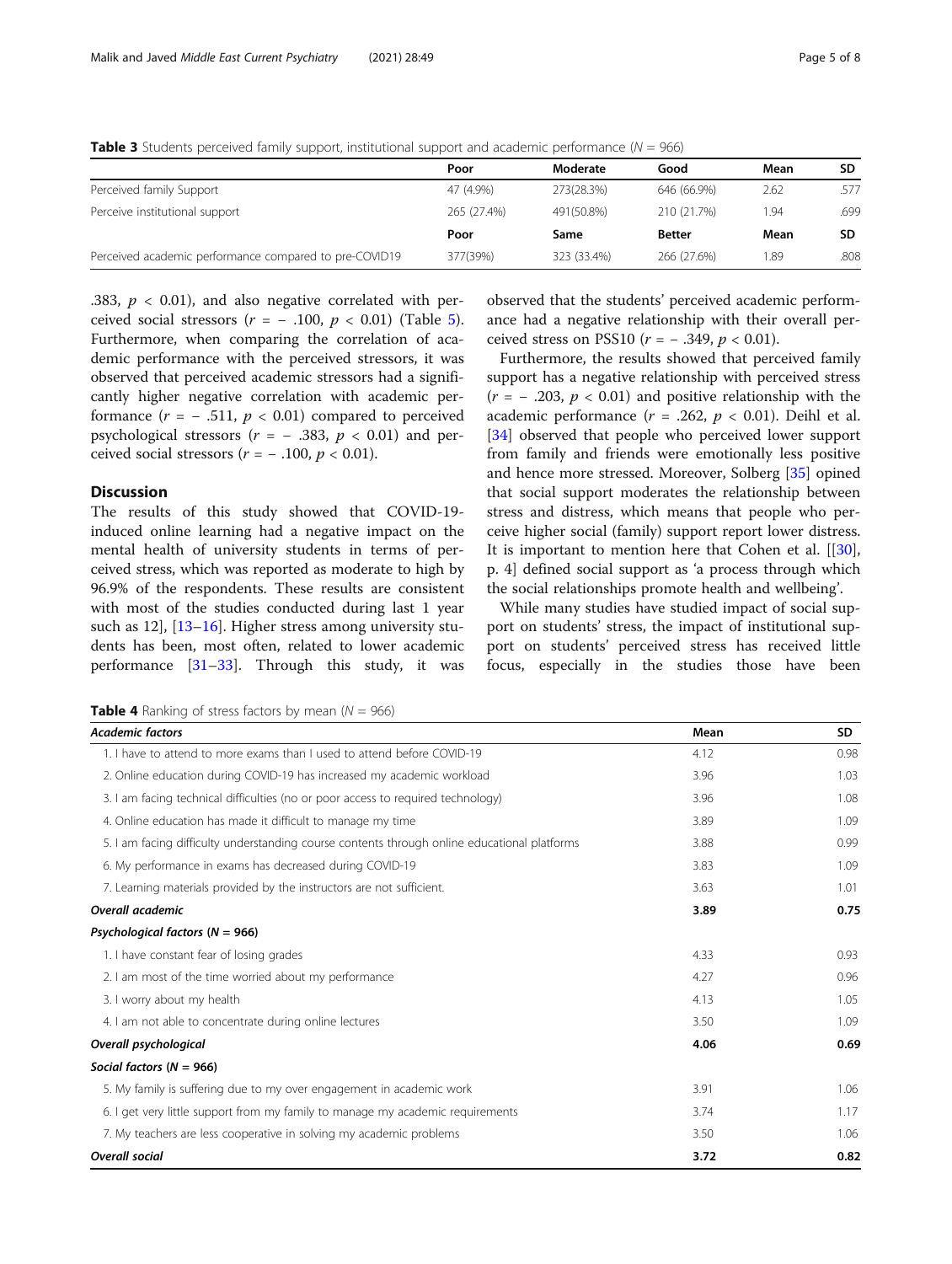<span id="page-5-0"></span>Table 5 Correlation among family support, social support, perceived stress, and academic performance

|              |      |                       | $\overline{2}$       | 3         | 4         | 5         | 6         | 7         |
|--------------|------|-----------------------|----------------------|-----------|-----------|-----------|-----------|-----------|
| 1. AcPer     |      |                       | $.262**$             | $.351***$ | $-.349**$ | $-.511**$ | $-.383**$ | $-.100**$ |
|              | Sig. |                       | .000                 | .000      | .000      | .000      | .000      | .002      |
| 2. FamSup    |      | $.262$ <sup>**</sup>  |                      | $.331***$ | $-.203**$ | $-.277**$ | $-.209**$ | $-.064*$  |
|              | Sig. | .000                  |                      | .000      | .000      | .000      | .000      | .047      |
| 3. InsSup    |      | $.351***$             | $.331***$            |           | $-.296**$ | $-.401**$ | $-.343**$ | $-.028$   |
|              | Sig. | .000                  | .000                 |           | .000      | .000      | .000      | .388      |
| 4. PerStress |      | $-.349$ **            | $-.203**$            | $-.296**$ |           | $.415***$ | $.409***$ | $.126***$ |
|              | Sig. | .000                  | .000                 | .000      |           | .000      | .000      | .000      |
| 5. AcaStress | r    | $-.511$ **            | $-.277**$            | $-.401**$ | $.415***$ |           | $.691**$  | $.389***$ |
|              | Sig. | .000                  | .000                 | .000      | .000      |           | .000      | .000      |
| 6. PsyStress | r    | $-.383$ <sup>**</sup> | $-.209**$            | $-.343**$ | .409**    | .691**    |           | $.452***$ |
|              | Sig. | .000                  | .000                 | .000      | .000      | .000      |           | .000      |
| 7. SocStress | r    | $-.100$ <sup>**</sup> | $-.064$ <sup>*</sup> | $-.028$   | $.126***$ | $.389***$ | $.452$ ** |           |
|              | Sig. | .002                  | .047                 | .388      | .000      | .000      | .000      |           |

 $**p = 0.01$  (2-tailed)

 $*p = 0.05$  level (2-tailed)

r = Pearson correlation coefficient, Sig. level of significance, AcPer academic performance, FamSup family support, InsSup institutional support, PerStress perceived stress (on PSS10 Scale), AcaStress academic stressors, PsyStress psychological stressors, SocStress social stresssors

conducted during the pandemic. Since during the pandemic there was an abrupt shift from the physical classroom to online platforms, the institutional support to the students, in terms of advising systems, instructions, program progress tracking, career planning, and technology support, had a considerable impact on how comfortable or not they were with the online learning. This study showed that the students' perception of institutional support has significant negative relation with students' perception of stress ( $r = -0.296$ ,  $p < 0.01$ ). This demonstrates that higher education institutions' student support systems have a potential to mediate the stress, especially the academic stress, which in this study is significantly negatively correlated to perceived institutional support ( $r = -0.401$ ,  $p < 0.01$ ) and academic performance  $(r = -0.511, p < 0.01)$ . Pascoe et al. [[36\]](#page-7-0) argue that enhancing student support in the education setting may improve the mental health of young people.

When comparing mean stress scores between groups, the stress score varied between 21.0 and 22.6 among all categories of respondents, thereby showing that on an average all the respondents experienced a high-moderate stress. These results are similar to other studies conducted during the pandemic such as [[3,](#page-7-0) [5](#page-7-0)–[9](#page-7-0)].

When comparing the mean stress scores (see Table [1](#page-2-0)), female students ( $M = 22.2$ , SD = 4.2) showed higher symptoms of stress compared to male students  $(M =$ 21.0,  $SD = 4.3$ ). The mean stress score observed for married students ( $M = 22.6$ , SD = 4.3) was higher as compared to unmarried students  $(M = 21.3, SD = 4.2)$ . Similarly, students from urban areas were comparatively

more stressed than those living in rural areas, students living in joint families were comparatively more stressed than those living in nuclear families, and students enrolled in bachelor's degree programs were comparatively more stressed than their counterparts in diploma degree programs. While comparing mean stress score of students based on the year of study, the students studying in Year 2 and Year 4 showed comparatively higher stress than those studying in Year 1 and Year 3. Based on the CGPA of the students, the students falling of the middle of the CGPA continuum (2.50–3.50) showed comparatively higher stress than those with lower ( $\leq 2.0-2.5$ ) and higher (3.5–4.0) CGPA. When comparing the students' mean stress scores based on the college they belonged to, the engineering students showed a comparatively higher stress (CEA,  $M = 22.5$ , SD = 4.5) than students of other three colleges (CEMIS,  $M = 21.9$ , SD = 3.6; CAS,  $M = 2.19$ , SD = 4.5 and CPN,  $M = 21.9$ , SD = 3.6).

## Conclusions

The spread of COVID-19 affected every aspect of human life. Its impact has been unprecedented. The closure of universities for on-campus face-to-face teaching and learning forced higher education institution across the globe to deliver programs online. Initially thought to be a temporary arrangement to deal with the crises, online education is emerging as a new normal. In Oman, as of now, higher education institutions are closed for oncampus teaching and learning for over a year, and courses and programs are delivered either completely online or through blended learning mode. The recent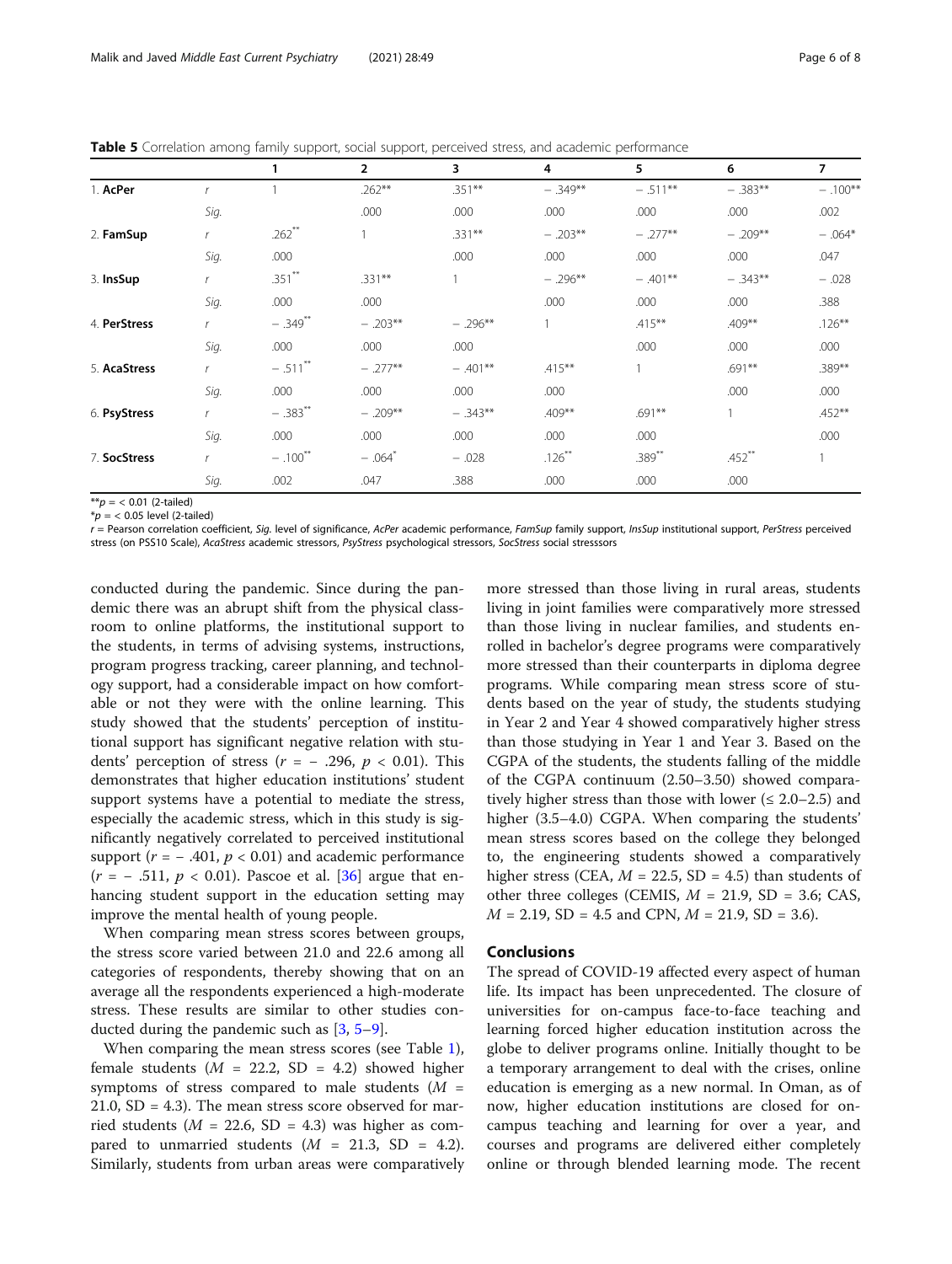<span id="page-6-0"></span>resurge in COVID-19-infected cases in the country has once again triggered a sense of uncertainty on the opening of universities for on-campus activities. Sahu [[14](#page-7-0)] and Tayefi [[37](#page-7-0)] observed that consistent closure of universities for on-campus classes triggered a sense of uncertainty among the students about their academic and professional career and intensified among them persistent mental health challenges. Given this context, the present study was conducted to investigate the impact of the COVID-19-induced online learning on university students' psychological health in Oman. The study further investigated the relationship between the students' perceived level of stress and their perceived family support and institutional support, as well as their academic performance.

The study showed the during the online teaching and learning induced by the pandemic, students in general have experienced a moderate to higher stress. The students' mental health is significantly affected by the support they perceive from their family and the institution, as these were observed to be negatively correlated to the perceived stress by students. Although, academic, social and psychological stressors were observed to have negative impact on students' mental health (perceived stress), yet academic stressors were observed to have comparatively higher negative correlation with students' perceived stress as compared to psychological and social stressors, during COVID-19-induced online learning.

Various studies have shown that mental health of populations is significantly affected when faced with public health emergencies, and university students are no exception to this fact. The COVID-19 pandemic has been more catastrophic than any other public health emergency witnessed in the recent past. University students have been out of the physical campuses over a year now, and courses and programs are, more or less, completely delivered online, and there seems to be no end to it, at least not for the next six months to 1 year.

If the students are perceiving continued stress over time, it will not only affect their mental health but physical health as well, as the stress has proven to be one of the major causes of various physical and mental disorders such as hypertension, depression, diabetes, asthma, obesity, and cardiovascular diseases [[38](#page-7-0)–[41](#page-7-0)]. Hence, the students require proper attention, help, and support from their families and institutions [\[12\]](#page-7-0). The institutions should revisit their online courses and program delivery mechanisms, methods, and practices to ensure that students are not over stressed, particularly in terms of number of assessments, academic workload, and technical difficulties they face.

## Limitations

This study focuses on stress perceived by university students in Oman during COVID-19-induced online learning. Although the results of this study provide significant insights on the students' perceived stress during online learning, as not many studies are available on the subject in the context of Oman, yet the findings of this study cannot be generalized for the entire country as the study was conducted on the students in a specific university. Further studies could be conducted involving a wider crosssectional sample across higher education institutions in Oman to generalize the findings.

#### Abbreviations

COVID-19: Coronavirus disease 2019; HEIs: Higher education institutions; MERS: Middle East respiratory syndrome; PSS-10: Perceived stress scale-10; SARS: Severe acute respiratory syndrome; SPSS: Statistical package for social science

#### Acknowledgements

The lead author acknowledges the support of the Center for Information Systems at his university (University of Nizwa) for disseminating the survey questionnaire for this study to students and providing the data related to the number of students registered in the University during Fall 2020.

#### Authors' contributions

MM conceived and designed this research. He designed the questionnaire, collected data, performed the data analysis, and wrote the manuscript. SJ contributed in literature review and the proofreading of the manuscript. All the authors have read and approved the manuscript.

#### Funding

This research did not receive any funding from any source.

#### Availability of data and materials

All the data and materials relevant to this study are available with the corresponding author and can be made available on a reasonable request.

#### Declarations

#### Ethics approval and consent to participate

This study received the ethical approval from the Human Ethics Committee in the Office of the Vice Chancellor for Graduate Studies, Research and International Relations, University of Nizwa through its letter (EC Ref. No.: HREC-12-2020) on 17 November 2020. The online survey questionnaire used for this study contained an introduction which explained the purpose and objectives of the study and asked the respondents to complete the survey voluntarily. Since the survey was conducted online, the respondents' consent was sought through a declaration made at the end of the introduction to the survey on the first page of the questionnaire. Respondents could proceed to the next page of the questionnaire only if they have accepted to participate in the survey.

#### Consent for publication

Not applicable.

#### Competing interests

The authors declare that they have no competing interests.

#### Author details

<sup>1</sup> Department of Management, University of Nizwa, Nizwa, Oman 2 Department of Commerce, Aligarh Muslim University, Aligarh, India.

Received: 21 May 2021 Accepted: 25 July 2021 Published online: 04 August 2021

#### References

1. International Association of Universities, IAU (2020) Regional/National Perspectives on the Impact of COVID-19 on Higher Education. [https://www.](https://www.iau-aiu.net/IMG/pdf/iau_covid-19_regional_perspectives_on_the_impact_of_covid-19_on_he_july_2020_.pdf) [iau-aiu.net/IMG/pdf/iau\\_covid-19\\_regional\\_perspectives\\_on\\_the\\_impact\\_](https://www.iau-aiu.net/IMG/pdf/iau_covid-19_regional_perspectives_on_the_impact_of_covid-19_on_he_july_2020_.pdf) [of\\_covid-19\\_on\\_he\\_july\\_2020\\_.pdf](https://www.iau-aiu.net/IMG/pdf/iau_covid-19_regional_perspectives_on_the_impact_of_covid-19_on_he_july_2020_.pdf). Accessed 08 Feb 2021